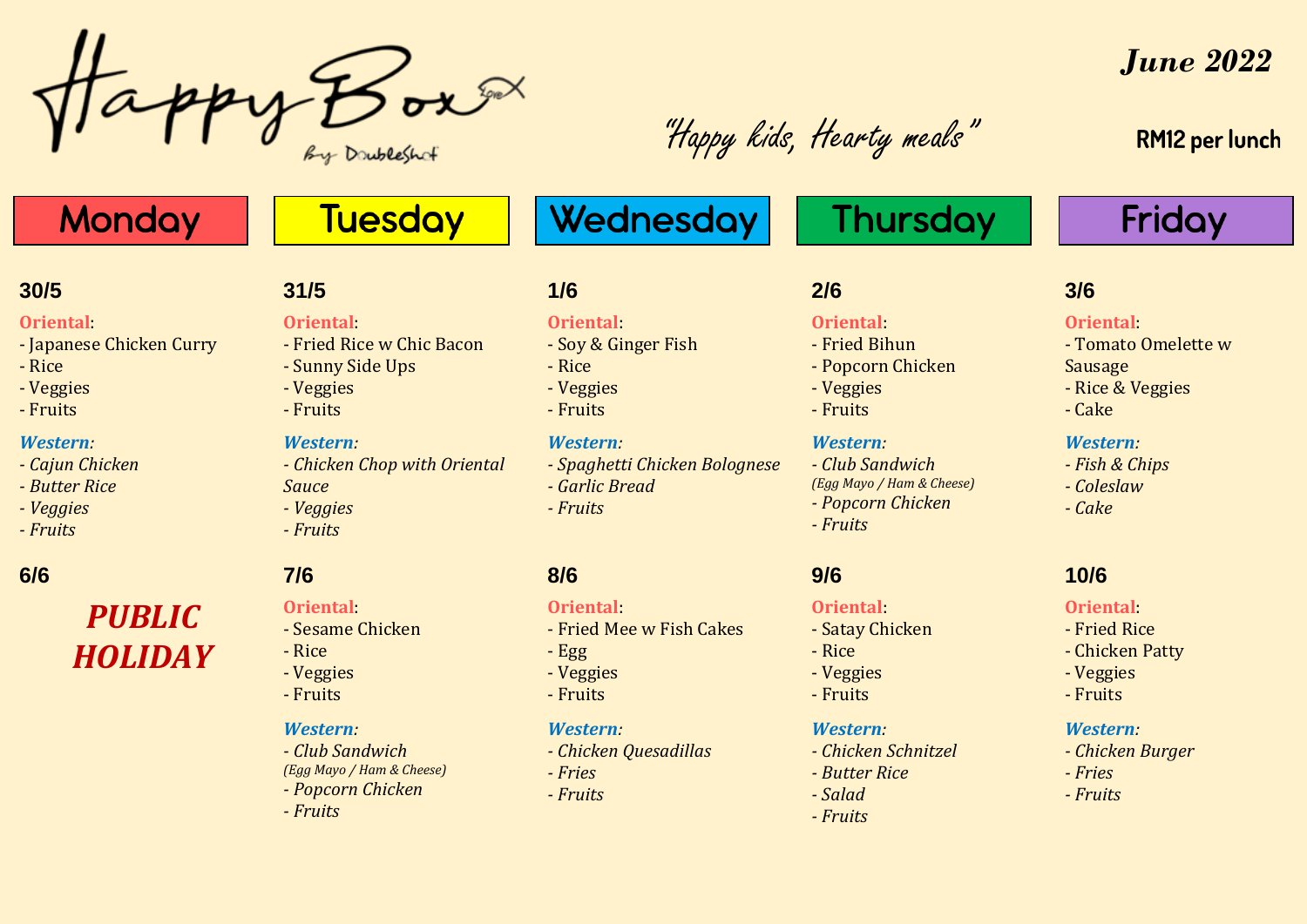By Doubleshot

"Happy kids, Hearty meals"

# *June 2022*

## **RM12 per lunch**

# **Monday**

- Sauteed Chicken Meatballs

- Marinara Chicken Meatballs

- Japanese Chicken Curry

**Oriental**:

*Western:*

- Veggies - Fruits

**Oriental**:

*Western: - Cajun Chicken - Butter Rice - Veggies - Fruits*

- Rice - Veggies - Fruits

- Mashed Potatoes

- Rice - Veggies - Fruits

# **Tuesday**

# Wednesday

## **13/6 14/6 15/6 16/6 17/6**

### **Oriental**:

- Soy & Ginger Fish

**Thursday** 

- Rice
- Veggies
- Fruits

### *Western:*

- *- Parmigiana Fish*
- *- Butter Rice*
- *- Veggies*
- *- Fruits*

### **Oriental**:

- Egg Fried Rice
- Popcorn Chicken
- Cucumber strips
- Fruits

#### *Western:*

*- Club Sandwich (Egg Mayo / Ham & Cheese) - Popcorn Chicken - Fruits*

# Friday

### **Oriental**:

- Fried Noodles w Minced
- Chicken
- Veggies
- Fruits

### *Western:*

- *- Margherita Pizza*
- *- Fries*
- *- Fruits*

#### **Oriental**:

- Fried Bihun
- Chicken Sausages
- Veggies
- Fruits

### *Western:*

- *- Chicken Quesadillas*
- *- Fries*
- *- Fruits*

### **Oriental**:

- Egg Fried Rice
- Popcorn Chicken - Cucumber strips - Fruits

### *Western:*

- *- Club Sandwich (Egg Mayo / Ham & Cheese) - Popcorn Chicken*
- 

### **Oriental**:

- Honey Chicken
- Rice
- Veggies
- Fruits

#### *Western:*

- *Sauce - Veggies*
	-

### *- Fruits*

- 
- *- Fruits*

- 
- 
- 
- 

*- Chicken Chop with Oriental* 

- **20/6 21/6 22/6 23/6 24/6**
	-
	-
	-
	-
	-

- 
- 
- 
- **Oriental**: - Tomato Omelette w Sausage - Rice
- Veggies
- Fruits

*- Fruits*

**Oriental**: - Satay Chicken

*Western:*

*- Garlic Bread*

*Bacon*

*- Fruits*

- Rice - Veggies - Fruits

## *Western:*

*- Garlic Bread*

*- Spaghetti Chicken Bolognese*

*- Aglio Olio Macaroni w Chicken*